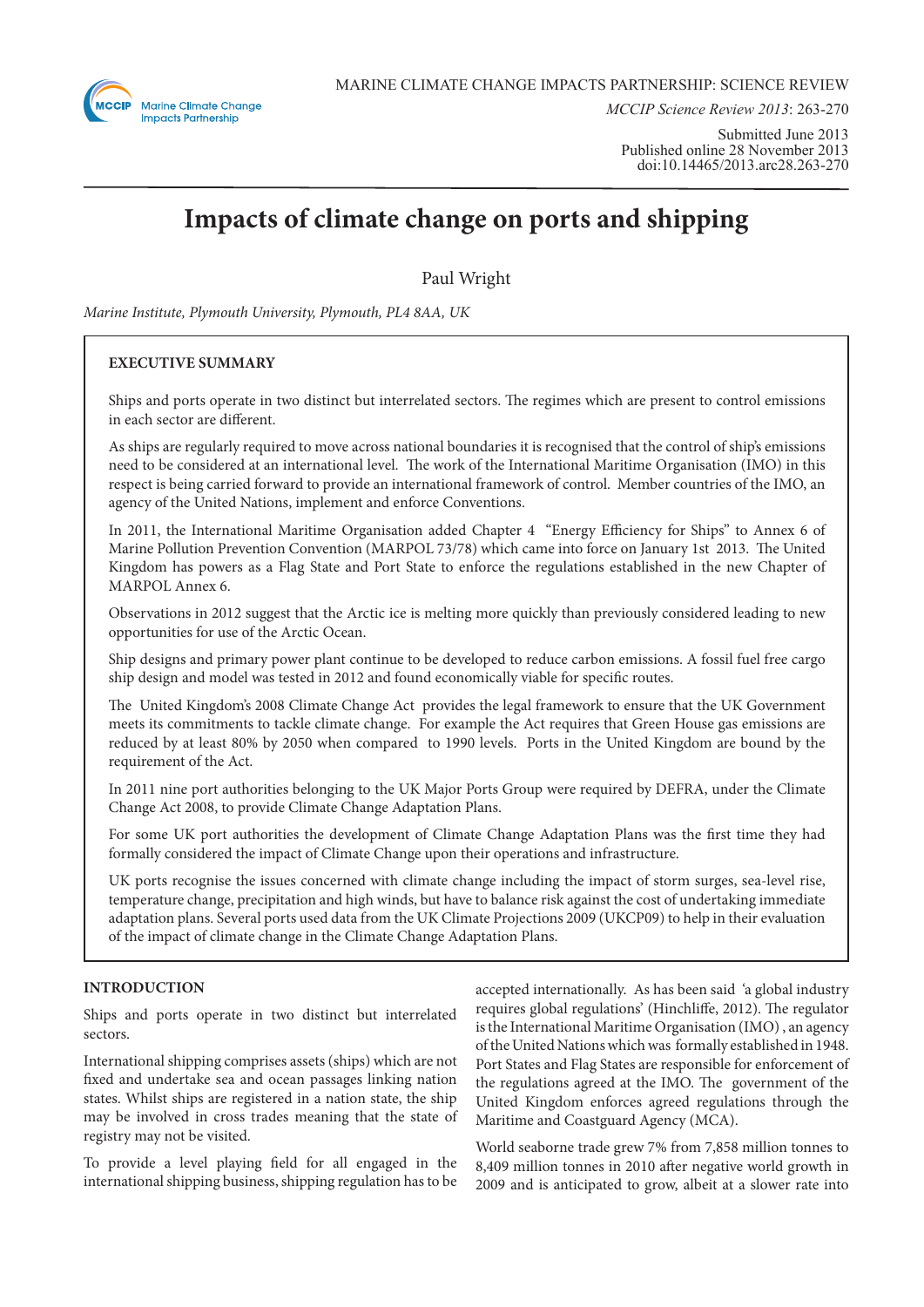the future. To cope with the increase, a greater shipping capacity will be required. This will be achieved by increasing the utilisation of the present fleet, an increase in ship size and a further growth in the number of ships used (UNCTAD, 2012a). At the beginning of January 2011, the number of ships greater than 100 gross tons in the world fleet was 10,339 (UNCTAD, 2012b). This was an increase of 1,198 ships on the previous year and represented an additional 119 million deadweight tonnes capacity. By January 2011 the world's merchant fleet had reached almost 1.4 billion deadweight tons. According to UNCTAD (2012b) 'since 2005, the dry bulk fleet has almost doubled, and the containership fleet has nearly tripled'. This has created a situation of capacity oversupply which is reflected in reduced freight rates, which in some cases do little more than cover the ship's operating costs (Leake, 2013).

Ships are predominantly powered by fossil fuels. In the future, the foreseeable increase in demand for ships will create an increase in green-house gas (GHG) emissions.

It has been estimated that the world's fleet presently generates no less than 3% of global carbon emissions (UNCTAD, 2012a). The IMO anticipate that this will treble in quantity unless emissions are controlled. The present market position, particularly the high cost of fossil, encourages the development of operational efficiency which in turn has a positive impact on the reduction of GHG emissions.

The United Kingdom shipping industry, with more than 1,200 cargo carrying ships on its register is an important sector of the UK economy. It has a turnover of £13 Billion and contributes £4 billion to the UK Balance of Payments (DoT, 2012). The UK industry has interest in playing its part to reduce GHG emissions through international agreements.

Ports provide a strategic role within the global trading system. Ports which are set within the national transport framework are expected to conform to national demands for GHG emission reduction, which were agreed at the Kyoto Climate Change Summit in 1997. There are 52 major ports in the United Kingdom handling 97% of the country's imports and exports (DoT, 2011). The UK Major Ports Group (UKMPG) has a membership of nine organisations who own and operate 41 ports and 2 terminals accounting for 70% of the tonnage handled in the UK.

## **1. WHAT IS ALREADY HAPPENING?**

## **1.1 Shipping**

# **Impact of climate change on the regulatory regime for ships.**

Concerns about climate change were expressed as long ago as 1979 when the first World Climate Conference was held. By 1990 an Intergovernmental Panel on Climate Change was set up, followed in 1994 by the development of the United Nations Framework Convention on Climate Change (UNFCCC). The adoption of the Kyoto Protocol 1997 resulted in an international agreement that there was the need to reduce anthropogenic greenhouse gases (GHG) in a manner that reflected underlying national differences

in wealth and their capacity to reduce the amount of GHG emitted; 1990 was taken as the bench mark year of GHG emissions from which targets would be set.

Public interest in the issue of climate change had preceded the adoption of the Kyoto Protocol, having been raised by the publication of a book and film 'An Inconvenient Truth' written by former United States Vice President, Al Gore.

In 2008, the scale of GHG emissions from ships was made public in an article by the Guardian newspaper. The article leaked a UN study suggesting that the annual emissions from the world's merchant fleet had reached 1.12bn tonnes of  $\mathrm{CO}_2$ , or nearly 4.5% of all global emissions of the main greenhouse gas. It was stated that the quantity of GHG emitted was similar to that produced by an industrial nation, the size of Germany (Vidal, 2008).

At the international level, there has been controversy about the mechanism to control ships' GHG emissions. The question was whether regulation should be undertaken by the Flag State of the ship alone, or through the use of the international regulatory body, the IMO.

At Durban, in 2011, it was thought that the IMO would be formally established as the body to set international standards, with its membership providing enforcement through Port State and Flag State control. Whilst formal agreement did not occur, the IMO was widely acknowledged by the United Nations to be the body to undertake the reduction of GHG emissions by ships. The IMO (2011a) has wide experience in establishing international regulatory activities, having developed and kept under continuous review important conventions for the shipping community including, the Safety of Life at Sea Convention (SOLAS), the Standards of Training Certification and Watchkeeping Convention (STCW) and the Prevention of Marine Pollution Convention (MARPOL 73/78).

A major impact of the climate change challenge on ship operations is the development and agreement of an acceptable international regulatory framework to reduce the amount of green-house gases emitted by ships. In 2011 IMO adopted mandatory technical and operational energy efficiency measures which will significantly reduce the amount of GHG emissions from ships. The measures add Chapter 4 to Annex 6 of MARPOL 73/78. Entitled "Energy Efficiency for Ships", the Chapter makes mandatory an Energy Efficiency Design Index (EEDI), for new ships, and a Ship Energy Efficiency Management Plan (SEEMP) for all ships. Chapter 4 entered into Force on 1 January 2013 (IMO, 2011b).

It is estimated that the Energy Efficiency Design Index (EEDI) will lead to more efficient ship design, which, when used worldwide is estimated to contribute to a 25% - 30% reduction in GHG emissions by ships by 2030 when compared to the GHG emissions which would occur if the Index was not used (International Chamber of Shipping, 2011).

The Ships Energy Efficiency Management Plan (SEEMP) applies to all ships. It requires companies and ship operators to monitor and improve a ship's performance concerning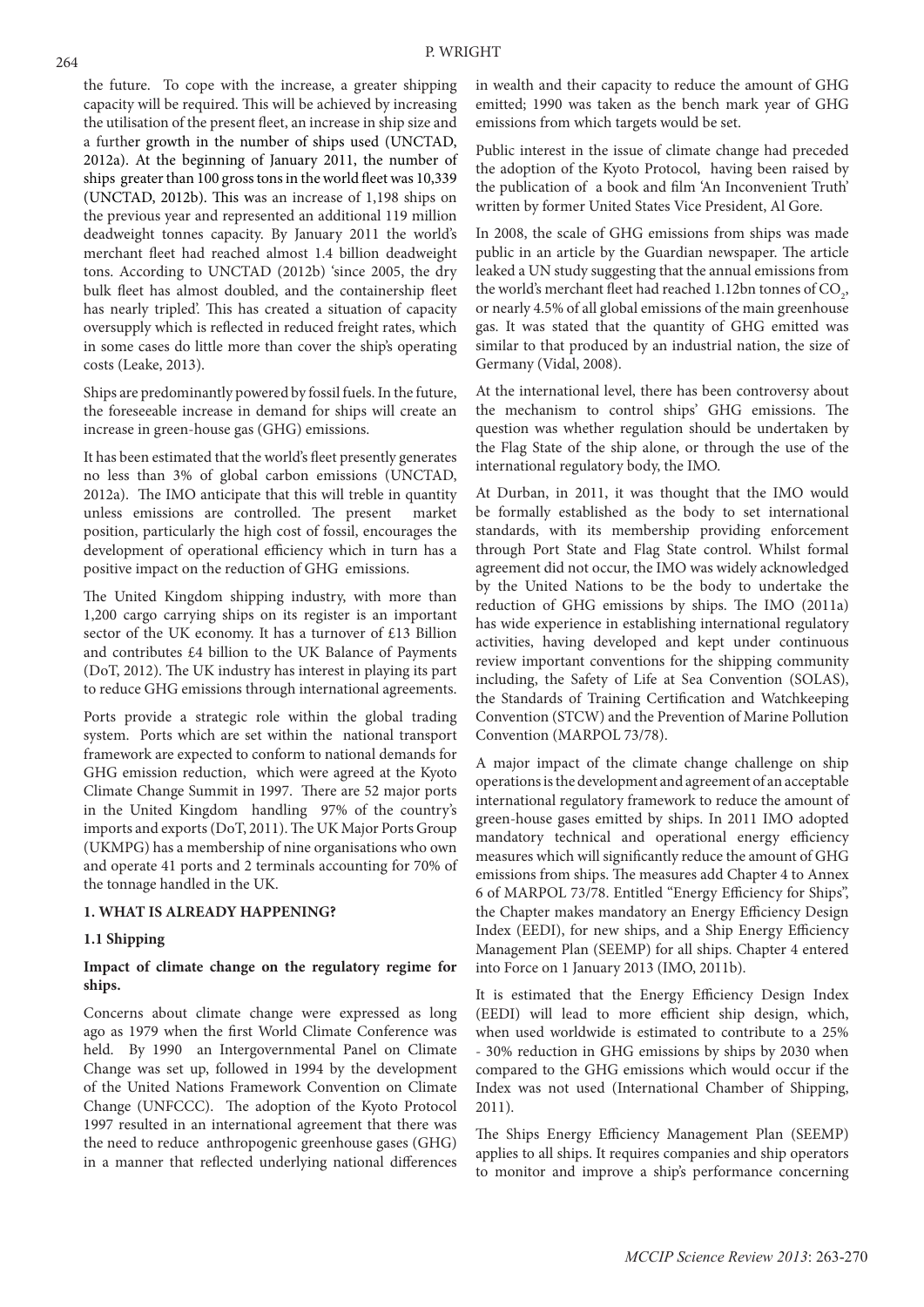features that contribute to GHG emissions, including hull efficiency, voyage planning and use of fuel.

Together it is estimated that the adoption of both the EEDI and SEEMP will reduce the total of ship carbon emissions by 180 million tonnes per annum by 2020 and by more than 390 million tonnes by 2030. At present ship created GHG emissions are estimated to be in excess of 1,000 million tonnes per year.

The IMO efficiency measures, EEDI and SEEMP have been criticised by the European Commission as being insufficient, They suggest that 'intermediary' steps are taken to deliver GHG emission reduction more quickly. One intermediary step includes the development of market-based measures (MBM). MBMs will complement the technical and operational measures adopted by EEDI and SEEMP. In 2012 the European Commission stated that MBMs for existing ships should be established and introduced throughout Europe by early 2013. The EC proposals consist of a simple robust monitoring, reporting and verification of emissions created based on fuel consumption (Climate Action, 2012). Whilst recognising the concerns of the EC there is a feeling that international shipping does not lend itself well to inclusion in national or regional emission targets. If different rules are applied to ships at the different ends of a voyage 'there would be chaos, inefficiency and market disruption' (International Chamber of Shipping, 2012). In 2012, the European Commission stated that MBMs for existing ships should be established and introduced throughout Europe by early 2013. The use of MBMs has been considered at the IMO but detailed discussion is not expected until 2014.

#### **Impact of Emission Control Areas on ships**

For several years a Sulphur Emission Control Area (SECA) has been established about the European coast. It was set up to reduce damage done to the environment by sulphur contained in the emitted gas. In 2010, the amount of sulphur content in ships' fuel used within a SECA was reduced from 1.5% to 1.0% (EU, 2010). The ship owner can choose whether to use either a higher quality fuel (low sulphur Marine Gas Oil) or cheaper Heavy Fuel Oil with on board capability to clean the exhaust gases before emission using 'scrubber' technology. The use of higher quality fuels or the scrubbing of gases before emission will reduce the amount of GHGs emitted.

# **Arctic ice melt and new opportunities for international shipping**

There is increasing evidence that the Arctic ice is melting at a rate greater than initially anticipated. On the 30th May 2012 under the title 'Arctic Climate Change Offers Opportunities for Shipping' Graig Eason of Lloyds List stated that 'by 2050, reliably ice-free waters in the Artic will allow shipping to directly transit the North Pole' (Eason, 2012). This was followed in September by a report from John Vidal of the Guardian (2012), who on a recent cruise to the Arctic stated 'the vast polar ice cap which regulates the Earth's temperature and has been a permanent fixture in our understanding of how the world works has this year [2012] retreated further and faster than anyone expected. Satellite images show that in 2007 the summer Arctic ice covered 4.11 million square kilometres, a reduction of 50% compared to 40 years ago. In late August 2012, the ice cap covered just 3.49 million square miles. Kumi Naidoo, Director of Greenpeace International, has suggested that the Artic will free of summer ice by 2030.

## **Ice cover in the Baltic and impact on ice-class ships**

Further evidence of temperature rise in the Northern hemisphere was given by Eric Van Berg (2012) who writing in Lloyds List stated that 'The impact of less harsh winters where the ice cover in the Baltic Sea has not exceeded average levels in the last 15 years is leaving ice classed vessel owners with few places to put their pricey ships to good use'.

#### **The Jet Stream and changing weather patterns**

The loss of Arctic ice is affecting the path and speed of the jet streams which impacts on the movement of weather systems across the United Kingdom. Since 2007, the jet stream has been at an abnormally low latitude across the UK, lying closer to the English Channel, around 50°N, rather than at its more normal position north of Scotland. This explains in part the changed weather pattern experienced, including the spring drought and heavy summer rainfalls of 2012. Ed O'Toole (2013) of Netweather.tv stated in an article "The Jetstream and The Weather in the UK" that "...if the polar front jet stream is situated over the UK, wetter and windier weather conditions than average will be experienced.'" Changing weather patterns impact on shipping in several ways, including storminess which can effect ship's routing, delays on passage and for smaller ships the need to seek shelter. There is an economic 'knock on' effect of these impacts including increased costs and reduced utilization of the ship.

## **Poor harvests, drought and flood**

In October 2012, the BBC quoted a farmer from East Anglia who stated "...2012 was the worst harvest in my life time" (www.bbc.co.uk/news/uk-19895911). The article went on to inform readers that 'record-breaking wet weather has damaged food production and led to poor crop yields across the UK'. Experts are warning of soaring food prices and worsening global conditions. The international distribution of agricultural products, particularly grain, is undertaken by sea transport. It is anticipated that food imports into the UK by ship will increase next year, a direct impact of climate change.

## **Slow steaming and potential reduction of greenhouse gas emissions**

Slow steaming is the deliberate reduction of speed, from a ship's stated cruising speed, undertaken to reduce costs due to reduced fuel consumption.

Slow steaming by the world's merchant fleet could reduce shipping's GHG emissions by as much as 30%. In a report 'Regulated Slow Steaming in Maritime Transport', the authors outline the basic link between speed, fuel consumption and emissions (Faber *et al*., 2012). They states that 'as a rule of thumb, engine power output is a third power function of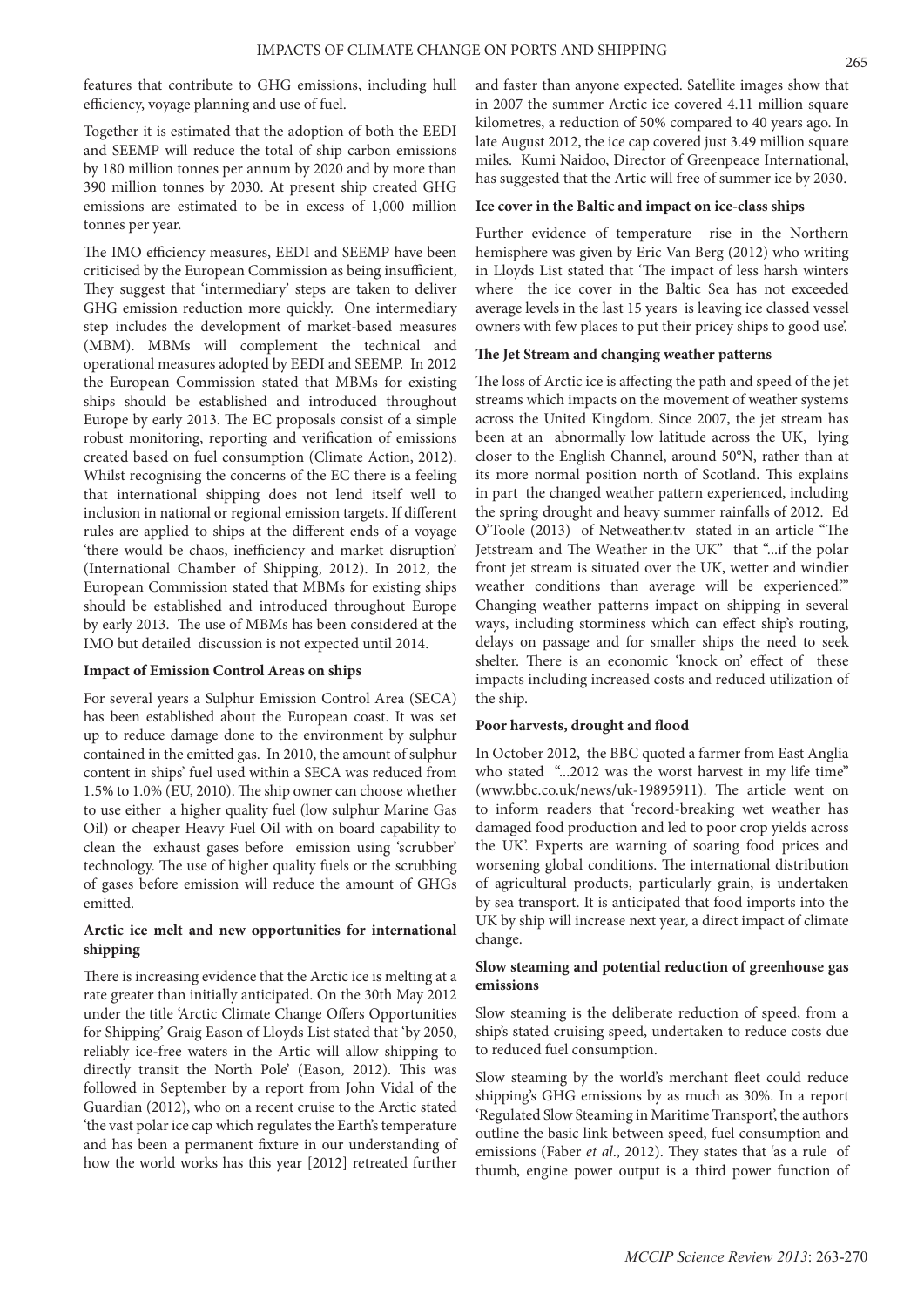speed'. Reducing speed by 10% will reduce the engine power required by 27%' Recognising it takes longer to steam a given distance at a lower speed, calculations show that energy needs for a specific voyage are reduced by 19%. This is a significant saving both in terms of fuel costs and emissions. The report states that if the European Community enforced a regulated slow steaming regime of 85% of the 2007 average speed of ships entering European ports an annual saving in fuel costs in the region of \$74 Billion could be made and a reduction of 20%, of GHG emissions achieved.

The present high cost of fuel and the present over-supply of shipping is encouraging slow steaming. Some shipping companies have also introduced slow steaming to optimise the use of their fleet. Slow steaming has a positive impact on the financial demands of ship operation and a positive impact on the reduction of GHGs.

# **1.2 Ports**

Ports are important infrastructures that serve as a catalyst for economic growth and development. They have strategic importance to a nation, acting as gateways to trade. They also constitute a key node in the global supply chain. Unlike ships, ports are regulated by the laws of the nation in which they are sited. The impact of climate change on ports will be viewed within the national structure.

Under the United Kingdom's Climate Change Act 2008, key infrastructure providers in the UK are required to undertake Climate Change Adaptation Plans (Anon., 2008). In 2011 Climate Change Adaptation Plans were requested from 91 key infrastructure providers including water companies, electricity generators, aviation organisations, road and rail, public bodies and port providers by the Department for Environment, Food and Rural Affairs (Defra, 2011).

The request went to the nine port authorities belonging to the UK Major Port Group (UKMPG), each of which have an annual throughput of more than 10 million tonnes of commercial cargo. In March 2011, DEFRA received Adaptation Plans from ABP Ports, Dover Harbour Board, Felixstowe Dock and Railway Company, Harwich Haven, Mersey Docks and Harbour Company, Milford Haven, PD Teesport, Port of London and the Port of Sheerness. The Reports covered current and future predicted impacts of climate change on the individual organisations and their proposals for adaptation.

Some of the UK port authorities stated that they had not previously undertaken any assessment regarding the Impact of Climate Change on their activities, but it was stated that preparedness for 'extreme weather is part of the daily operations'. Some port authorities made use of the UK Climate Projections 2009 (UKCP09) to gain an understanding of the likely increase in sea level, change in temperature, rainfall and wind speed which might occur in the future.

In their plans the individual UK Port Authorities sought to identify the impact of climate change on their statutory responsibilities and business functions. Some plans rated the impact of climate change on the port's functions. The impression on reading the 'Climate Change Adaptation

Plans' is that UK ports recognise the issues concerned, but feel that the relatively slow change of potential impacts can be coped with as 'extensions to existing ones'. In the absence of detailed research, the 'Climate Change Adaptation Plans' of the nine UK major port authorities provide a reasonable guide as to what is happening in ports at present and what is likely to happen in the future. As the Mersey Docks and Harbour Board plan states 'Business / investment decisions will be based upon the potential scale of the impact as it is realised over time and a balanced business case will consider the cost of disruption against the cost of any necessary investment' (Mersey Docks and Harbour Board, 2011).

The above comments are supported by The 'UK Climate Change Risk Assessment – Evidence Report' (Defra, 2012) which states that 'climate change risks are not considered by the ports industry to be substantial in the near to medium term. Sea-level rise may be more critical in the long term because quays have fixed elevation and as waters rise there is a greater risk of flooding and for some ports lifting equipment may need to be modified'. The Report states that where issues such as flooding are a problem 'they are already being addressed.'

Many UK ports are ideally located to use renewable energy e.g. wind turbines, to supply electrical power for port and port user needs. Three wind turbines at Bristol provide 75% of the power requirements for the port and port users. They contribute to a reduction of electricity generated from fossil fuelled power stations.

Studies have been undertaken to understand the impact of Climate Change on wave climate and the operation of ferry services (Defra, 2012). There is some interest associated with the socio-economic impact of disruption caused by potential increase in wave height to Roll-On Roll-Off (RO RO) services in the remoter ports of the United Kingdom.

# **2. WHAT COULD HAPPEN?**

### **2.1 Shipping**

The threat of global warming through climate change has its impact on ship and engine designers. Many conceptual designs and ideas are being developed which could be used to reduce or eliminate the need to use fossil fuels as a primary power source for ships. Some of the more recent design ideas include:

## **Supplementary wind power**

*Fossil-fuel free cargo ship*: In June 2012, Southampton Solent University reported on the testing of a fossil fuel free cargo ship which it claims is "set to transform the shipping industry" (Ship-Technology.com, 2012a). The model of a 3,000 dwt three masted combination wind and biogas propelled ship designed by the B9 Energy group was tested. The test proved the economic case for using the design on certain routes. The next step is to seek finance for the building of a \$45M full size ship to demonstrate the technology.

*The 'UT Wind Challenger'*: The 'UT Wind Challenger' designed by the University of Tokyo, if built would incorporate 164 foot retractable sails. The use of the sails are calculated to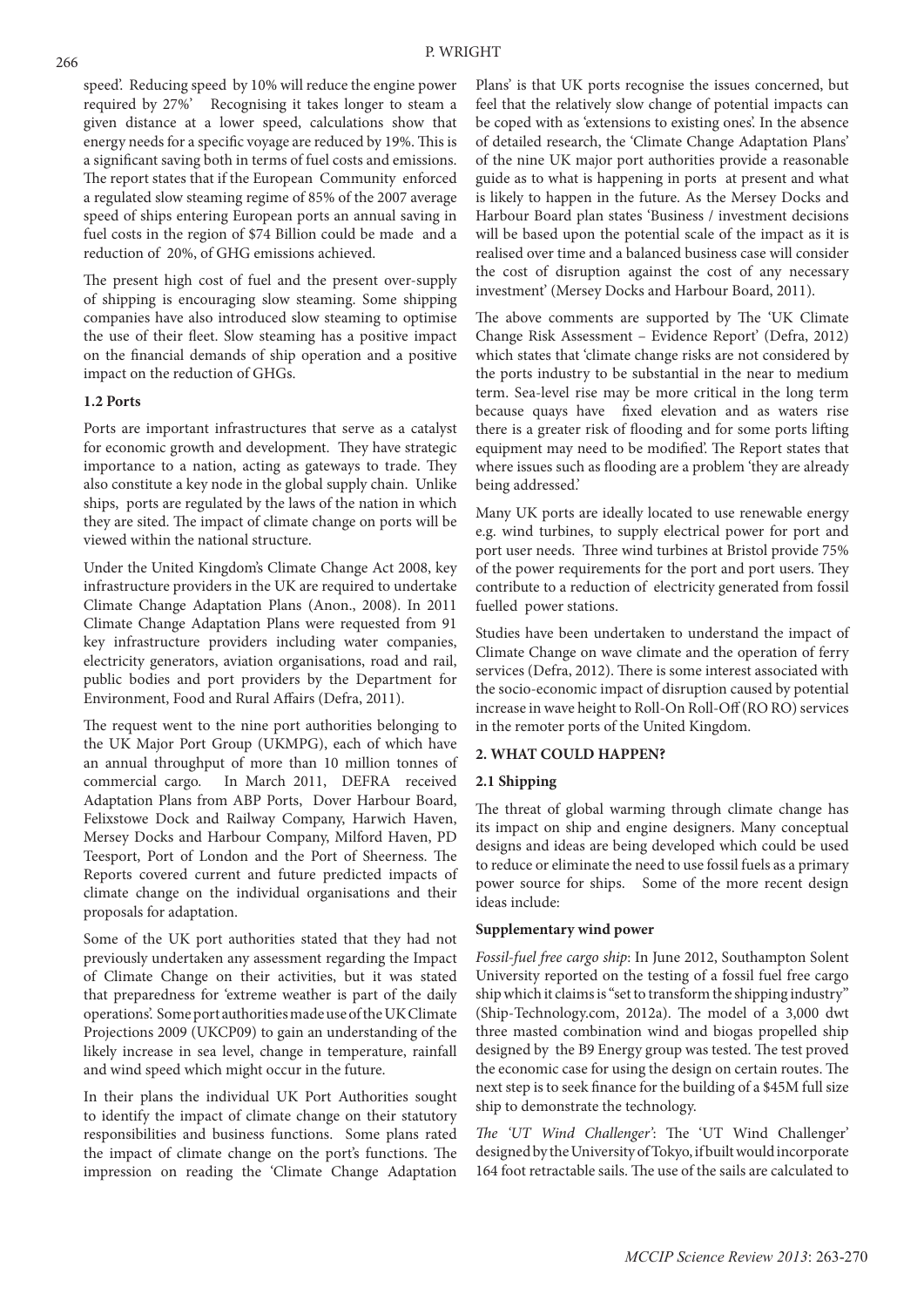reduce fossil fuel demand by 30%. There are plans to build a half size prototype by 2016 (Hornyak, 2012a).

*The 'Energy Sail'*: Produced by Japan's Eco Marine Power, the 'Energy Sail' design incorporates a rigid sail inset with solar panels. The sail could be deployed on any type of vessel from large bulk carriers to ferries and could provide annual fuel savings of between 10% and 20%. The 'Energy Sail' with its built in solar panels can operate in port eliminating the need to use auxiliary diesel generators and reducing the carbon footprint of the port (Hornyak, 2012b).

*Fletner Marine Propulsion*: In 2010, the use of the Fletner rotor, first demonstrated in 1922 was incorporated into the design of the 'E-Ship 1', a specialised vessel built for the world wide carriage of wind turbines. The four 27 foot high Fletner rotors used by the ship which results in a reduction of fossil fuel consumption by between 30% and 40% (Spilman, 2010).

#### **New fuels**

*Use of Liquified Natural gas (LNG)*: The use of LNG as a fuel for ships is already being used for coastal ships in Norway. LNG is a more efficient, cleaner and less corrosive fuel than the traditional marine fuels. Germanischer Lloyd (GL) a major classification society worked with MAN, an engine manufacturer, to demonstrate that the use of LNG can reduce GHG emissions by between 20% and 25% when compared to a ship using Medium Gas Oil (MGO)

In October 2011, a ship "The Bit Viking" was converted to use LNG as fuel for the main propulsion system. At 25,000 deadweight she is presently the largest commercial vessel, not an LNG tanker, to use LNG as fuel. She is engaged on Norwegian coastal voyages (Marinelog.com, 2011). The conversion to LNG fuel has reduced the GHG emissions as planned. The issues concerning the use of LNG as a marine fuel are the handling and storing of liquefied gas on board and the limited opportunities for refuelling.

## **Economies of Scale**

The growth of ship size, is claimed to reduce the greenhouse gas emitted per unit carried. In 2011, Maersk Line announced the building of ten container ships which will be the world's largest (Maersk, 2011). The economies of scale provided by the 18,000 TEU (Twenty-foot Equivalent Unit), "Triple E Class" container ships, and improved fuel efficiency of the engines will reduce the amount of GHGs emitted per container carried between Europe and the Far East by 50% when compared to the industry average. The ships will consume 35% less fuel compared to the 13,100 TEU ships presently being delivered to other container shipping lines.

#### **New routes**

The development and exploitation of the Arctic will be dependent on shipping. It is expected that Arctic voyages will be either "in and out" or "transit" One area of concern is the deposition of black carbon on the ice and snow which will lead to an acceleration of ice melting. A Polar Code is being developed by the IMO which will look towards minimising black carbon deposits (IMO, 2013).

*The Northern Routes*: As the Arctic ice melt continues, the Bering Strait may rival the Malacca Strait and Suez Canal as a major international waterway (Ship-Technology.com, 2012b). The passage length between Europe and Asia is reduced by approximately 4,500 miles, saving time, fuel and GHG emissions

In 2009, the first two commercial ships used the Northern Sea route between Asia and Europe. Two years, later 34 commercial ships transited the route. Predictions from researchers at the University of Delaware consider that the amount of shipping using the North West and Northern Sea could account for 2% per cent of global traffic by 2030, and 5% percent by 2050.

*Shift from Road to Rail and Water:* Four marine corridors have been identified by the European Union and are known as 'Motorways of the Sea'. The use of Motorways of the Sea could encourage the movement of cargo by coastal ship instead of by road or rail reducing the overall amount of GHG emitted within the transport sector.

*Panama Canal:* In 2014, the widened Panama Canal with new locks measuring 1,400 ft (426.72 m) long, 180 ft (54.86 m) wide, and 60 ft (18.29 m) deep will be opened to international traffic. Whilst not a new route, opportunities for revised schedules, for all but the very largest of the world's ships will be possible. This should lead to efficiencies in route capacity and a reduction of GHG emissions. It has been estimated that the expansion of the Panama Canal will reduce annual GHG emissions on the US East Coast – Asia trade by 1.4 billion kilogrammes in 2025, or a per-ton reduction of 2.69 percent (Bittner *et al.*, 2011).

## **2.2 Ports**

The severity of climate change impact on a port will depend to upon the location and topographical nature of the area in which the port is sited. Ports that are located in low lying geographic areas are vulnerable to risks, in particular a rise of sea level, storm surges and increased storminess.

The impact of sea-level rise, storm surges and increased storminess could effect the port's supporting infrastructure. For example The Climate Change Risk Assessment (Defra, 2012) Summary for Marine and Fisheries suggests disruption to ferry services operating off North-West Scotland could increase from 5% at present to 12% by 2020. There is also increasing risk of damage to port infrastructure, stored cargo and transport systems due to flooding.

Key areas that could be impacted by climate change and have been identified by port authorities and discussed in their Climate Change Adaptation Plans include the maintenance of harbour facilities, the resilience of navigational safety functions, the increased need to maintain channels due to changes in sedimentation and tidal patterns, the movement of ships under challenging weather constraints and port operations including cargo handling activities. Many plans consider what could be the impact of storm surges, sea-level rise, temperature change, rainfall and snow and high winds.

Storm surges could cause water levels to rise above the sea defences and create flooding of the port and local area . Ports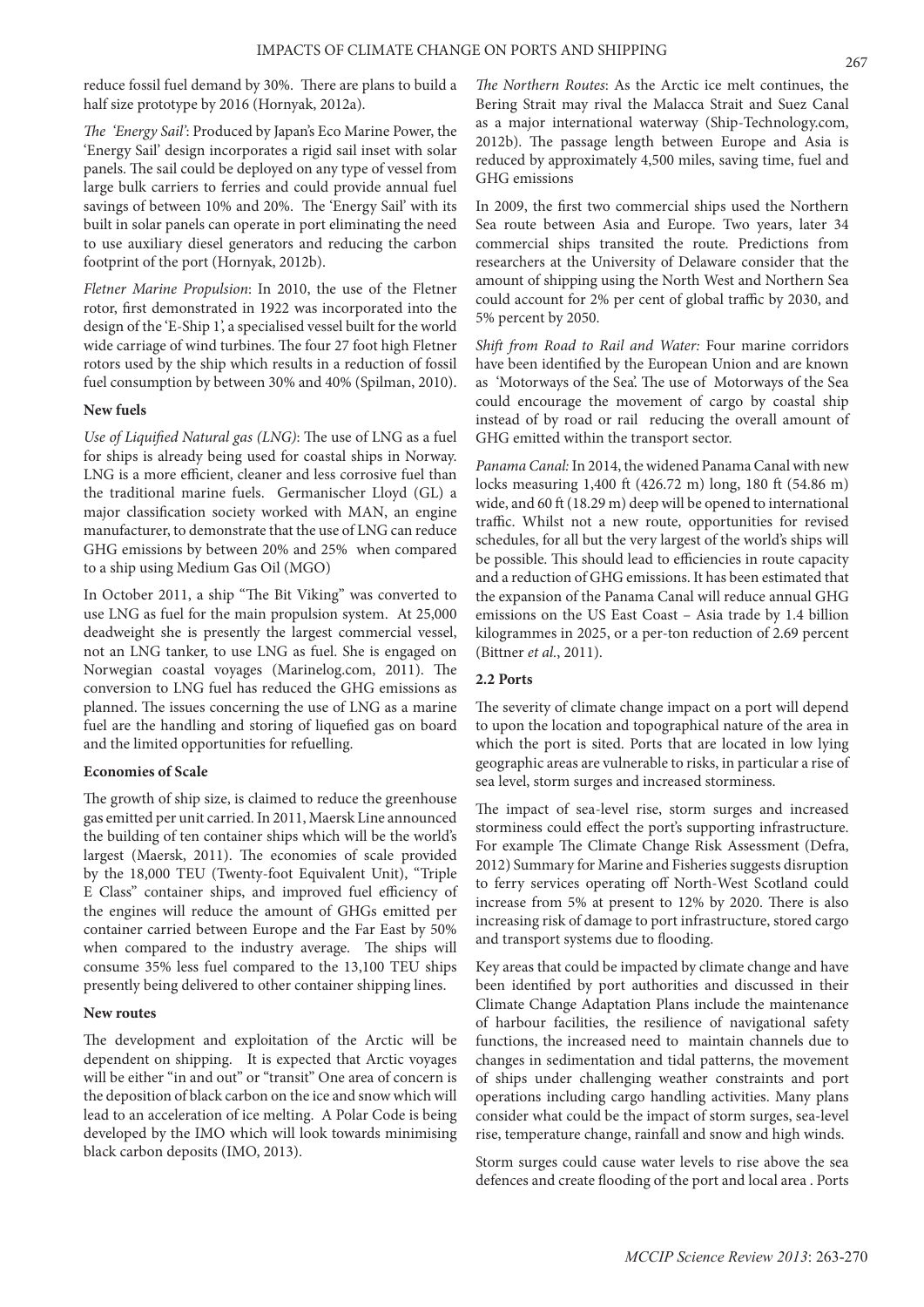in the UK which are particularly susceptible to storm surges are found in the southern North Sea and Bristol Channel, where the funnel shape coastal configuration can exaggerate the height of the surge. Combined with strong winds, storm surges could cause significant increase in sea level and increased flood risk.

Sea-level rise could increase the risk of flooding and overtopping. Ingress of water into sensitive Vessel Traffic System (VTS) equipment systems with consequent power loss has been identified as an event that could reduce navigation safety. Loss of navigation support could lead to port closure, which would have a consequent effect on a port's reputation. The reliance of the supply chain could be questioned with possible loss of future business.

Ports and terminals can adapt to temperature change. Higher temperatures could create difficulties for plant and equipment designed for more temperate regions, e.g. the melting of tarmac surfaces on the port terminal, the use of none air-conditioned vehicles. Fewer cold days would reduce the number of frost and ice days leading to safer operational conditions.

Increases in the amount of rainfall and snow could result in flooding, causing disruption to 'on site' port logistics. Heavy snowfall can cause particular problems for container terminals operating straddle carriers in the shore side operation. It is possible that container terminals could be closed due to unsafe working conditions. Heavy snowfall could also interrupt road and rail networks leading to the port.

High winds are a particular concern to ports involved in bulk gantry and container crane operations. The need to develop robust designs of quay gantry cranes able to withstand increased wind speed has been identified. High wind speeds could cause delays to arrivals and departures of ships and impact on pilot transfers, pilotage and ship handling. High winds could also cause additional disruption to crane activity, container yard stacking and the mooring of ships.

The Climate Change Adaptation Reports give a positive insight into how members of the UK Major Ports Group consider what could be the possible impact of climate change on their activities. They are aware of the impacts, but have to balance potential impact against the costs of immediate adaptation actions.

Overall as stated in the UK Climate Change Risk Assessment – Evidence Report' (Defra, 2012) climate change risks are not considered by the UK ports industry to be substantial in the near to medium term.

In the longer term, climate change could cause change in climatic regions, which would impact on trading patterns and the demand for port services.

### **3. KNOWLEDGE GAPS**

a. The economics of potential new trade routes and trading patterns associated with new routes

b. The impact of a) on port development and shipping activities about the UK.

c. The potential opportunities for 'fossil fuel free' cargo ships and the use of ships using 'supplementary wind power' about the UK coast.

# **4. SOCIO-ECONOMIC IMPACTS**

a. Development of new Arctic Routes will provide reduced distance between Europe and Asia. It is unlikely to have a major impact in the UK, although the UK's northern ports might benefit.

b. Decrease in Arctic ice will provide new opportunities to develop polar gas and oil fields. The use of the present North Sea service infrastructure could gain some benefit, but owing to distance from the expected areas of exploration and exploitation it would not be considered great.

c. Decrease in the Arctic ice will open up limited opportunities for settlements on the North coast of the Eurasian landmass.

d. Development of new technologies applied to ships for operation in hostile conditions will encourage advances in shipbuilding and support industries. A Polar Code is being developed by the IMO covering the full range of design, construction, equipment, operational, training, search and rescue and environmental protection matters relevant to ships operating in the inhospitable waters surrounding the two poles.

e. There will be a need for a maritime infrastructure to support shipping operations in hostile waters, such as Search and Rescue and Oil Pollution Protection. The expertise and present infrastructure provided by organisations such as the Maritime and Coastguard Agency and Oil Spill Responses Ltd could contribute to the need for extended services

f. Further opportunities for cruise ship operation and fishing to operate in polar regions may be encouraged.

g. In the UK, port and terminal authorities will adapt to sea-level rise by building appropriate resilience into new infrastructure and providing defences to present infrastructure.

h. In the future, UK ports and terminals will develop business models to include expected increases in the suspension of port activities due to storminess.

i. UK ports and terminals are not expected to meet increased storminess caused by climate change by building disproportionately expensive equipment such as container gantry cranes. Rather ports will suspend operations at times of increased storminess.

# **5. CONFIDENCE ASSESSMENTS**

#### **What is already happening?**

Confidence score is low with respect to level of agreement / consensus. There is no model appropriate to the 'Impact of Climate Change on Shipping and Ports.'

There is increasing evidence through observation that climate change is beginning to impact on international shipping through the reduction of Arctic sea ice.

New opportunities associated with the development of renewable energy power units are being considered.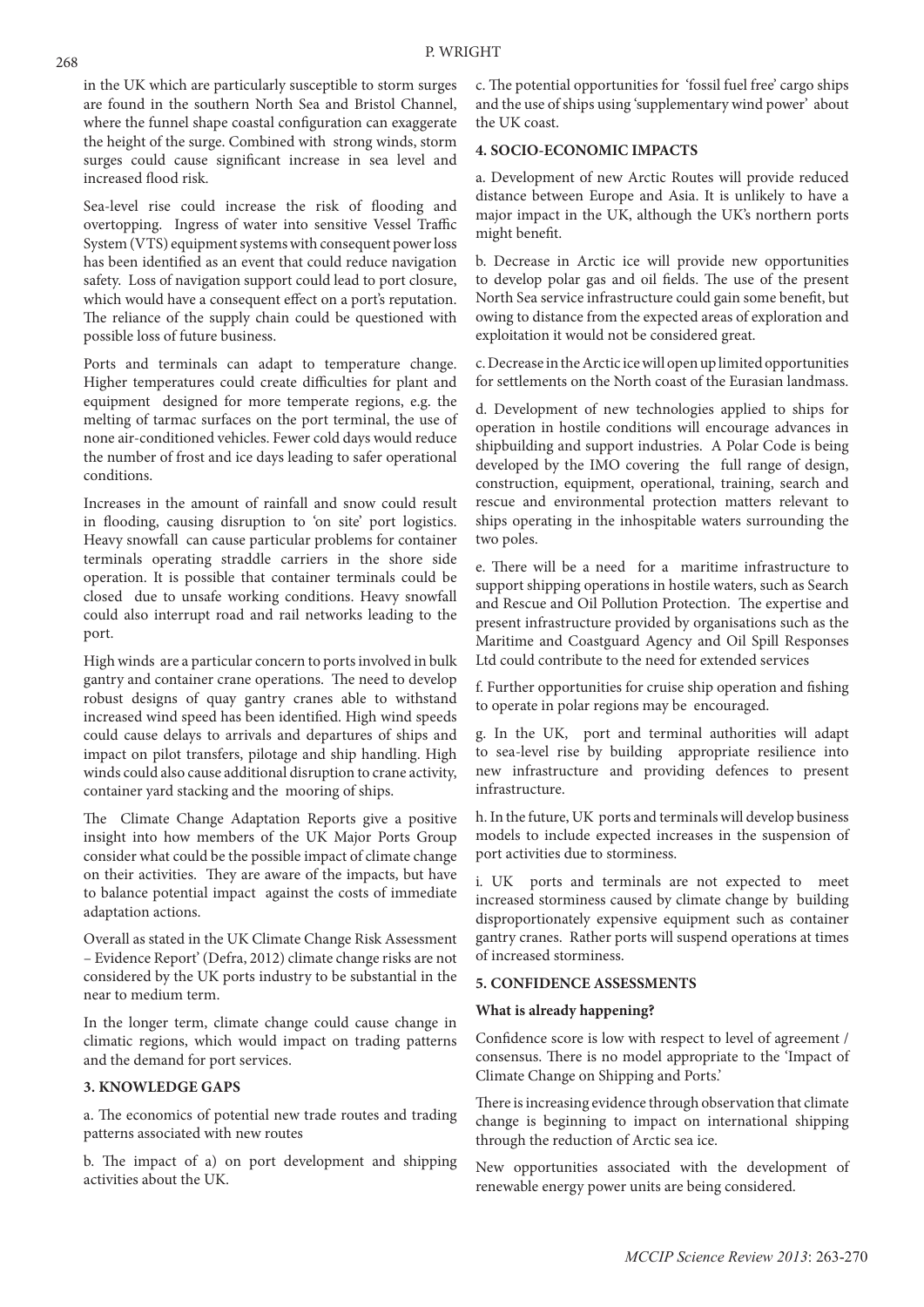There is no known single study which is specifically targeted at the impact of climate change on UK registered ships, ships within UK waters.

Ports are aware of the issues of Climate Change and if financially justifiable and operationally expedient are implementing adaptive and / or mitigating strategies.

UK ports and terminals are required to meet the legislative demands of the Climate Change Act 2008



#### **What could happen?**

Confidence scores are low on the agreement / consensus axis.

Climate change models associated with world average temperatures suggest an increase beyond that set by the Kyoto Protocol in 2007. The International Energy Agency (2012) is forecasting a 3.6oC 'long term average increase' in temperature.

Observations tend to be supportive of the climate change models, as evidenced by the changing seasonal patterns on UK ports and coastal shipping.

The IMO will continue to develop a legal framework for GHG reduction by international shipping, adopting technical and operations measures and implementing Market Based Measures to further encourage reduction of emissions.

The IMO will become the responsible authority for the reduction of GHG emissions, in the same way it is for other international shipping conventions, with implementation and enforcement being the responsibility of member states.

In the UK, Parliament will maintain the Climate Change Act 2008 amending as appropriate. The Act will continue to influence the operation of ports and terminals. Port authorities will recognise the impact of climate change and in new long term infrastructure will build in appropriate resilience.



# **CITATION**

Please cite this document as:

Wright, P. (2013) Impacts of climate change on ports and shipping, *MCCIP Science Review 2013*, 263-270, doi:10.14465/2013.arc28.263-270

#### **REFERENCES**

- Anon. (2008) *Climate Change Act 2008* (c27) Part 4 Section 61. Guidance by the Secretary of States to Reporting Authorities.
- Bittner J., Baird, T. and Adams, T. (2011) *Impact of the Panama Canal Expansion on US Green House Gas Emissions*. University of Winconsin – Madison. November 15th 2011
- Climate Action (2012) *Joint Statement on Emissions from Shipping*. October 1st 2012. http://ec.europa.eu/clima/ news/articles/news-2012100101-en.htn
- Defra (2011) *Adaptation Reporting Power Received Reports*. http://www.defra.gov.uk/environment/climate/sectors/ reporting-authorities/reporting-authorities-reports/
- Defra (2012) *Climate Change Risk Assessment Evidence Report (CCRA)*. Section 7.5.3 p 230 (2012)
- DoT (2012) *Shipping Fleet Statistics 2011*. UK Department for Transport.
- DoT (2011) *Fact Sheet. Maritime Statistics. Q4 2011*. UK Department for Transport.
- Eason C. (2012) *Arctic Climate Change Offers Opportunities for Shipping*. Lloyds List. May 30th 2012.
- EC (2010) *New 1% Fuel Sulphur Limits*. http://ec.europa. eu/environment/air/transport/pdf/sulphur\_standard\_ shipping.pdf European Commission
- Faber, J., Nelisson, D., Hon, G., Wang, H. and Tsimplis, M. (2012) *Regulated Slow Steaming in Maritime Transport: An Assessment of Options, Costs and Benefits*. Delft.
- Hinchliffe, P. (2012) *International Shipping A Regulatory Overview*. International Chamber of Shipping. Lecture at Plymouth University. November 2nd. 2012.
- Hornyak, T. (2012a) *Cargo Ships with Metal Sails Would Save 30% Fuel*. C/Net April 25th 2012 http://news.cnet. com/8301-17938\_105-57420784-1/cargo-ship-with-metalsails-would-save-30- percent-fuel/
- Hornyat, T. (2012b) *Energy Sail Promises Wind Solar Combination*. http://news.cnet.com/8301-17938\_105- 57546292-1/energysail-promises-wind-solar-combo-forcleaner-shipping/
- IMO (2011a) *Briefing 63*. Durban Climate Change Conference. December 12th 2011. http://www.imo.org/ MediaCentre/PressBriefings/Pages/63-durban-unfccc.aspx
- IMO (2011b) *Briefing 42*. Mandatory Energy Efficiency Measures for International Shipping. Adopted at IMO Environment Meeting July 15th 2011. http://www.imo.org/ MediaCentre/PressBriefings/Pages/42-mepc-ghg.aspx
- IMO (2013) *Protecting the Polar Regions from Shipping.* IMO http://www.imo.org/mediacentre/hottopics/polar/Pages/ default.aspx
- International Chamber of Shipping (2011) *Shipping*. World Trade and the Reduction of  $\mathrm{CO}_2$  Emissions; Brochure.
- International Chamber of Shipping (2012) *Annual Report 2012*.
- Leake, J. (2013) *In Search of Optimism*. Lloyds List
- Maersk (2011) *Making Waves*. Maersk Line.http://www. worldslargestship.com/
- Marinelog.com (2011) *First LNG Fuelled Product Tanker Enters Service*. Marine Log. November 23rd 2011. http:// www.marinelog.com/index.php?option=com\_contentandv iew=articleandid=1617:lngfueledproducttanker23novemb er2011j01andcatid=1:latest-newsandItemid=195